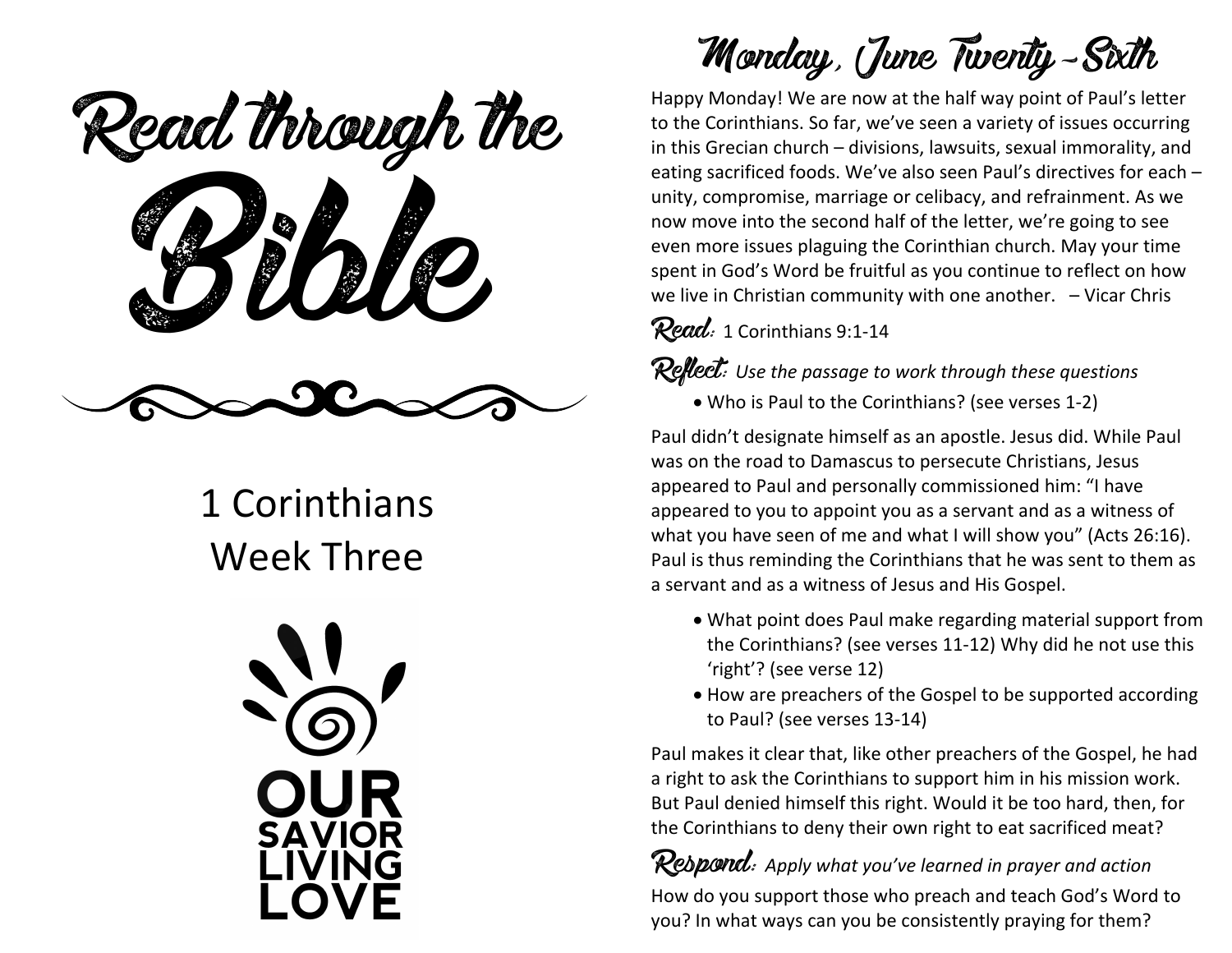# Tuesday, June Twenty-Seventh

As Simone Biles prepared for the 2016 Summer Olympics, she did so with the goal of becoming the best gymnast in the world. During her training and preparation, there were many things that could have distracted the 19-year-old from her goal. Should she spend extra time practicing in the gym or go out with friends to catch a movie? Should she stick with her trainer's diet plan or splurge on a greasy meal on her way home? With so many things to distract her, Simone knew that she had to stay focused and disciplined if she was going to be the world's greatest gymnast at the Olympics. In today's passage, Paul describes his own focus and discipline required for attaining his goal of tirelessly sharing the Gospel.

### Read: 1 Corinthians 9:15-27

#### $\mathcal{R}$ eflect: Use the passage to work through these questions

• How does Paul interact with the people he witnesses to? (see verses 20-22) Why does he do it in this way? (see verses 19 and 23)

We might read this section and think, "Was Paul a shape-shifter? Was he not being genuine with people when he decided to 'be like them'?" Paul assures the Corinthians and us reading along that he was not deceiving people, but rather identifying with them and being thoughtful of their needs. In this way, he chose to meet people "where they were" to win them for Christ. Do we, as God's church, expect people to come to us, or are we to follow Paul's example and go to them?

 $\bullet$  What makes a Christian different from an athlete who is training for a contest? (see verse 25)

#### Rebpond: Apply what you've learned in prayer and action

Take a moment to go to God in prayer and thank Him for sending Jesus to meet you where you're at. Consider how you can be like Him in your interactions with others "for the sake of the gospel."

## Wednesday, June Twenty-Eighth

Movies and TV shows frequently provide us with vivid depictions of the problems that arise from someone's bad decision. A teenager steals a car. A husband has an affair. A mother screams at her kids. A student beats up a classmate. A parent gossips about another parent. In all these situations and more, we as passive viewers come to understand the potential consequences for behaving in such a way. In today's passage, Paul uses Israel's past to warn the Corinthians of the problems that can arise from giving into various avenues of temptation.

#### Read: 1 Corinthians 10:1-13

**Reflect:** Use the passage to work through these questions

- Why was God not pleased with many of the Israelites? (see verses 5-10)
- Why were the Israelites punished in the ways Paul describes in verses 7-10? (see verse 11)

History has a way of repeating itself. Paul, understanding that the Corinthians were falling for many of the same things the Israelites did while in the wilderness, cautions them to stand firm against their inclination to "test the Lord" and go it their own way (v. 9).

• What does God do for us when we are tempted? (see verses 13-14)

A common phrase you hear Christians "quote" from the Bible is that "God won't give you more than you can handle." The reality, however, is that this quote isn't actually in the Bible. When people say it, they're often referring to verse 13. But notice it has nothing to do with what God 'gives us.' Instead, when we are tempted, God provides a way out for us so we do not fall prey to that temptation.

Rebpond: Apply what you've learned in prayer and action

In what ways have you been tempted this past week? How has God "provided a way out" for you?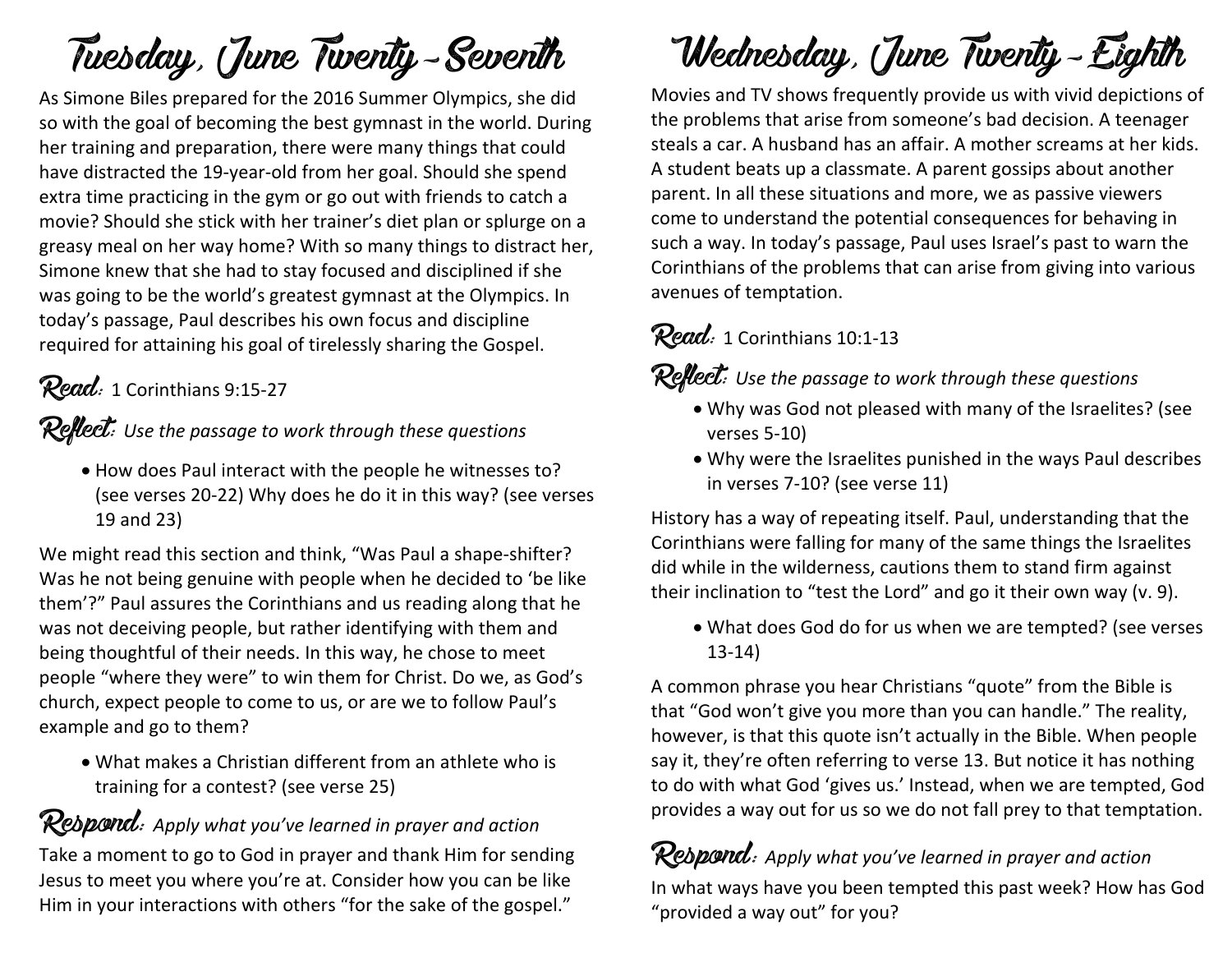# Thursday, June Twenty-Ninth

Oftentimes when a team is working hard on a task or project and it fails, the team members will start pointing fingers as to who is to blame for its failure. The reality, though, is that the entire team takes part in the project's failure because all of them worked on it together. Paul illustrates this concern in today's passage as he helps the Corinthians understand issues with sacrificed meat.

 $Read: 1$  Corinthians 10:14-33

**Reflect:** Use the passage to work through these questions

• What is Paul's point in commenting that people of the same faith share in the same meal? (see verses 16-22)

When we partake in the Lord's Supper, we participate in the body and blood of Jesus (v. 16). The Corinthians understood this well. But what they did not seem to understand was that when they partook in the pagan sacrifices and offerings, they were participating with demons (v. 20). Paul relays to the Corinthians that their freedom in Christ is not to be used "to arouse the Lord's jealousy" by partaking in these pagan rituals (v. 22).

- When should a Corinthian eat meat without question? (see verses 25-27) When should a Corinthian refrain from eating the meat served to them? (see verses 28-29)
- What should be our concern for others in "whatever we do"? (see verses 31-32)

How are we to use our newfound freedom in Christ? Paul provides us with two parameters  $-1$ ) Whatever we do, do it for the glory of God, and 2) Don't do something that would cause someone else to stumble lest we harm our witness to them. Thus, in his concluding verses on eating sacrificed meat, Paul makes sure to drive home that we understand why we do or do not do the things we do.

**Respond**: Apply what you've learned in prayer and action Take a moment to thank God for creating us to glorify Him.

Friday, June Thirtieth

If you've been to a sporting event like a baseball game, chances are the game was preceded by the singing of the Star Spangled Banner. When this happens, everybody quickly stands up to face the flag, and those wearing a hat will take it off their head. Why? Because to do so shows a level of respect to the flag and our country. In today's passage, Paul has some thoughts regarding head coverings and what they mean for the Corinthian church.

### $Read: 1$  Corinthians 11:1-16

**Reflect:** Use the passage to work through these questions

- Why should the Corinthians follow Paul's example? (see verse 1; also, notice his sarcasm in verse 2)
- Why does Paul instruct the Corinthian women to wear a head covering? (see verses 5-10)

In many ancient cultures, including the people of Corinth, wearing a covering on one's head was a symbol of being under the authority of another. Thus, when Paul instructs the Corinthian women to wear a head covering, he is commending them to submit to the leadership of the men in the church. But in our own culture today, submission often carries a negative connotation that to be under the authority of another is to be inferior. We must remember, though, that submission is not inferiority. Even though Jesus submitted Himself to the Father, He was still equally God!

• How does Paul speak to man and woman's interdependence? (see verses 11-12)

Even though God has designated men to be the head of women as God the Father is head of God the Son, they must not misuse that authority, but instead, faithfully consider one another.

### **Respond:** Apply what you've learned in prayer and action

Take a moment to go to God in prayer and thank Him for sending His Son who submitted to His Father's will so that you can be forgiven and assured of your salvation in Him.